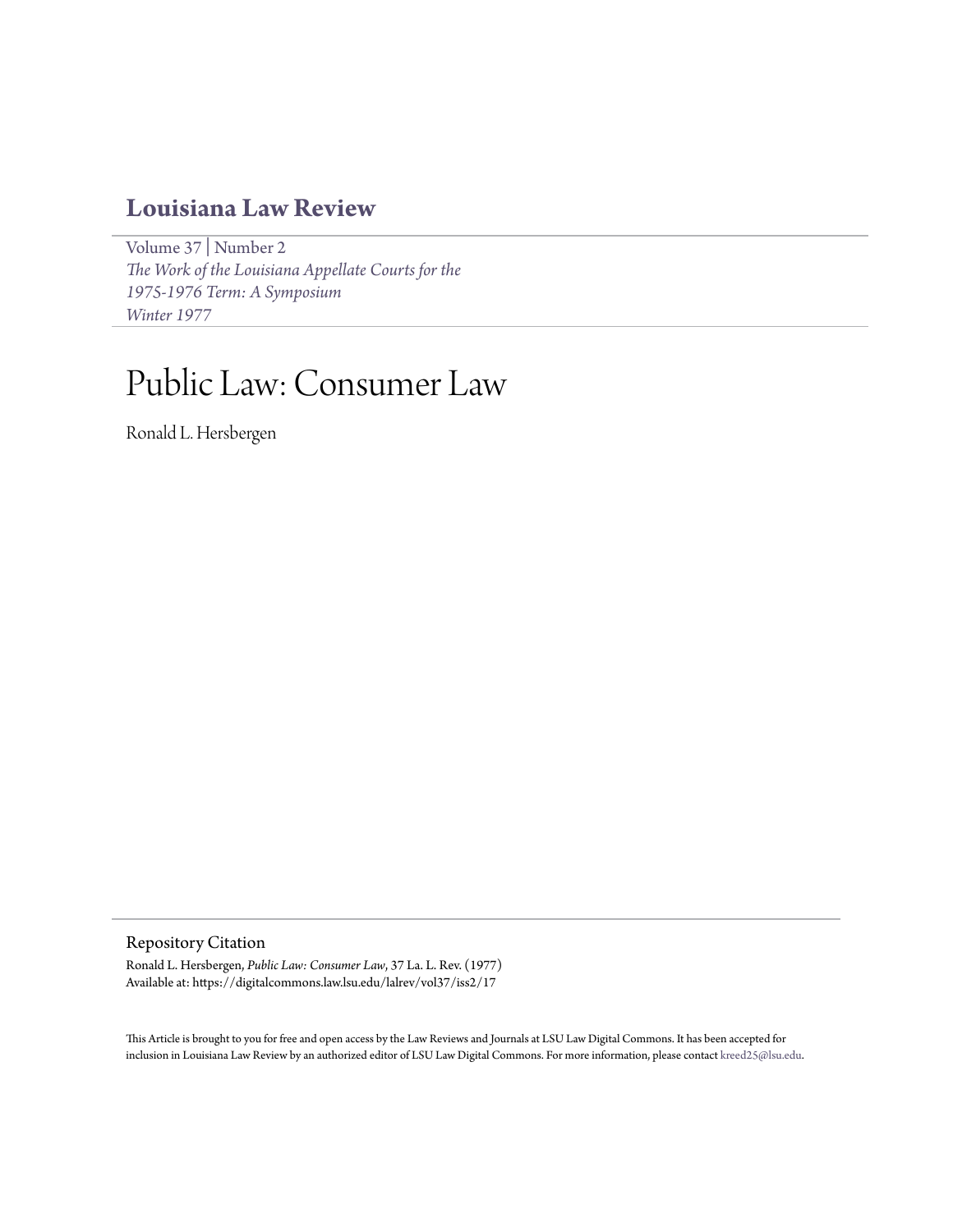### CONSUMER LAW

#### *Ronald L. Hersbergen\**

### TRUTH IN LENDING

Most disclosure statements given to customers or prospective customers pursuant to Title I of the Federal Consumer Credit Protection Act of 19681 contain an acknowledgment of receipt thereof to be signed by the consumer. Where liability for an alleged failure by the creditor to disclose is asserted against an assignee of the underlying obligation, acknowledgment of receipt can be conclusive proof that the required disclosure statement was delivered to the person entitled under the law to receive it.<sup>2</sup> In failure to disclose actions involving the original creditor in a transaction secured by an interest in real property, the acknowledgment creates no more than a rebuttable presumption that the disclosure statement was delivered.<sup>3</sup> In other cases involving the original creditor, the act does not expressly provide any presumptions or burden of proof revolving around a signed acknowledgment, and in such cases the First Circuit has said in *College* Park Credit Corporation v. Aitkens<sup>4</sup> that the burden of proof is as in any other case.5 One of the defendant borrowers in *Aitkens* testified that he had no recollection of the loan transaction; the other testified that she had kept all the papers relative to the transaction in a folder, but that no copy of the disclosure statement resided therein. Neither denied that a copy of the disclosure statement was received. The First Circuit, treating the acknowledgment as prima facie proof of delivery of the required disclosures, affirmed the ruling of the trial judge that the defendants' testimony was not sufficient to rebut the plaintiff's evidence of delivery.

3. 15 U.S.C. § 1635(c) (1970). *Cf.* Gillard v. Aetna Fin. Co., 414 F. Supp. 737 (E.D. La. 1976).

4. 317 So. 2d 238 (La. App. 1st Cir. 1975).

5. As a general matter, the federal act does not disturb local law-substantive or procedural. *Cf.* **15 U.S.C.** § 1610(a)-(b) **(1970).**

<sup>\*</sup> Associate Professor of Law, Louisiana State University.

<sup>1. 15</sup> U.S.C. §§ 1601 et seq. (1970).

<sup>2.</sup> *Id.* § 1641. The acknowledgment may also, under § 1641, be conclusive proof that the statement complies with the statute, insofar as liability of the assignee is concerned. Summary judgment for an assignee may be appropriate. *See* Chrysler Credit Corp. v. Barnes, 126 Ga. 444, 191 S.E.2d 121 (Ga. App. 1972). Assignees may lose the presumption as to compliance if there is a violation of the disclosure requirements "apparent on the face" of the disclosure statement. 15 U.S.C. § 1641 (1970); Austin v. Ohio Furniture Co., CONS. CRED. **GUIDE** (CCH) 99,610 (N.D. Ohio 1970) (Transfer Binder).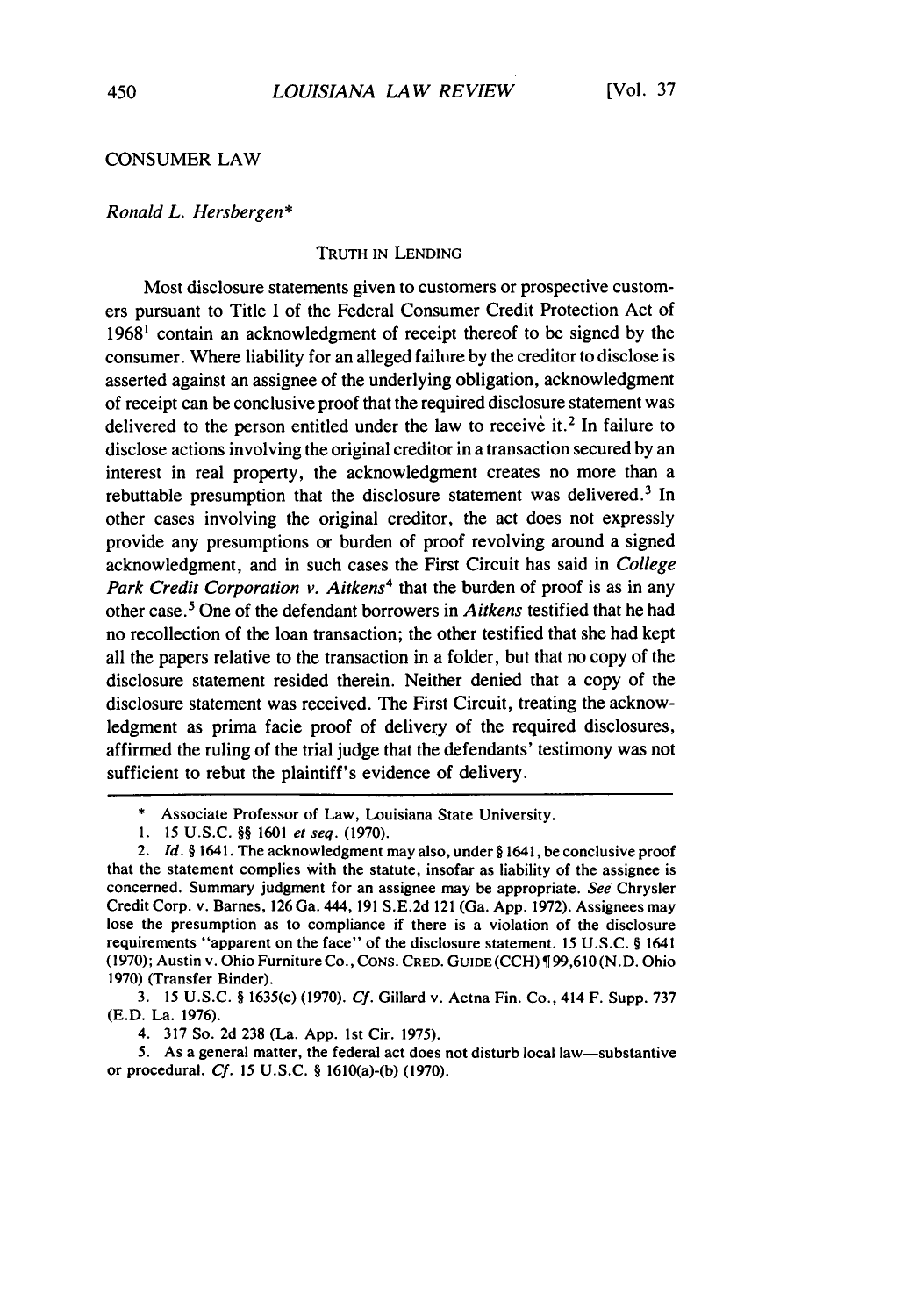In another Fourth Circuit case, the defendant-borrower who equivocated about his signature on an acknowledgment of receipt clause not only lost on that issue but also lost on his substantive charge that no disclosure had been made to him, as required by 15 U.S.C.  $\S$  1605(c).<sup>6</sup> But the court, in *Bud Finance Co. v. Gilardi*,<sup>7</sup> ruled that defendant did sign the acknowledgment of receipt, held that defendant was presumed to know the contents of the disclosure statement, the court stating "[o]ne cannot avoid an obligation merely by contending that he had not read it, or that it was not read and explained to him, or that he did not understand its provisions."<sup>8</sup>

While the rule that the signer of a written instrument is presumed to know its contents is said by the Fourth Circuit to be well-established,<sup>9</sup> reliance on that principle in the Truth in Lending context is ill-advised in the absence of consideration of other provisions of the law and of its regulatory partner, Regulation Z. The act requires that disclosures be made "clearly and conspicuously, [and] in accordance with the regulations of the [Federal Reserve] Board";<sup>10</sup> and provides that the Board *may* permit use of *terminology* different from that used in the Act itself.<sup>11</sup> The Board, in Regulation Z, adds the requirements that the disclosure must be made "in meaningful sequence . . ., and at the time and in the terminology prescribed in applicable sections"; $^{12}$  that where the terms "finance charge" and "annual percentage rate" are required to be used, they are to be printed "more conspicuously than other terminology required";<sup>13</sup> that while a creditor may supply additional *(i. e.,* non-required) information or explanations with the required disclosures, "none shall be stated, utilized, or placed *so as* to mislead or confuse the customer or contradict, obscure, or detract

7. 330 So. 2d 622 (La. App. 4th Cir. 1976).

9. The court cites *Jayco Sales and Serv., Inc. v. Smith,* 303 So. 2d 554 (La. App.

1 st Cir. 1974), and *IdealLoan of New Orleans, Inc. v. Johnson,* 218 So. 2d 6 (La. App. 4th Cir. 1969).

**11.** *Id.* § 1632(a) (Supp. 1974).

12. 12 C.F.R. § 226.6(a) (1976). *See* Allen v. Beneficial Fin. Co., 531 F.2d 797 (7th Cir. 1976).

<sup>6. 15</sup> U.S.C. § 1605(c) (Supp. 1968) in relevant part states:

Charges or premiums for [credit] insurance **... ,** shall be included in the finance charge unless a clear . . . statement . . . is furnished . . . stating that the [consumer] . . . may choose the person through which the insurance is to be obtained.

<sup>8.</sup> Id. at 624.

<sup>10. 15</sup> U.S.C. § 1631(a) (Supp. 1974).

*<sup>13.</sup> Id.* The section also states that all numerical amounts and percentages "shall be stated in figures and shall be printed in not less than the equivalent of **10** point type, .075 inch computer type, or elite size typewritten numerals, or shall be legibly handwritten."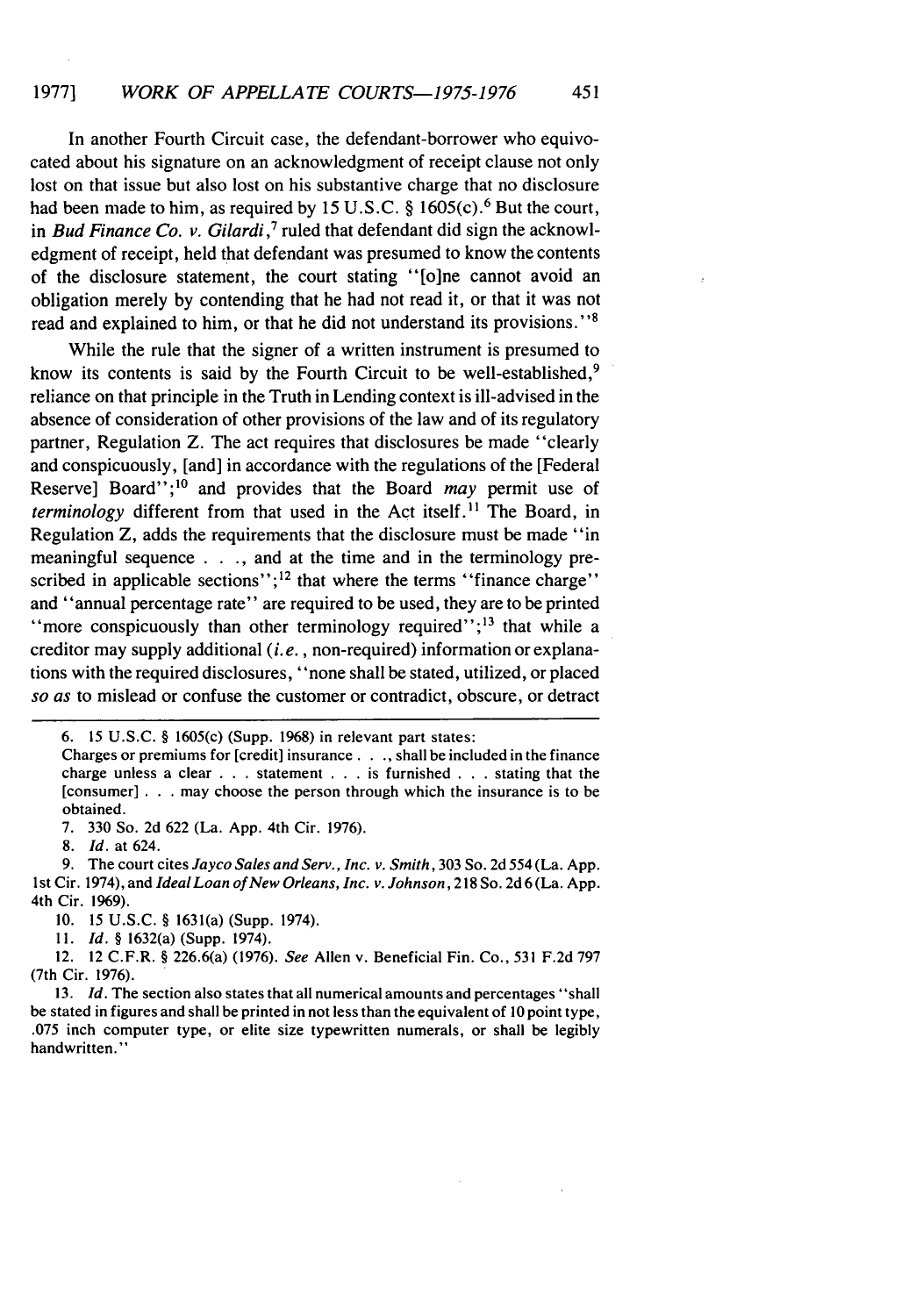attention from the information required  $\ldots$  to be disclosed";<sup>14</sup> and that any creditor electing to combine inconsistent disclosures required under state law<sup>15</sup> with the federally required disclosures may do so *only* in accordance with the format set forth in Reg. Z,  $\S$  226.6(c).<sup>16</sup> In short, the requirements of form are as important as those of substance in the Truth in Lending context,  $17$  so that the statute and Regulation Z must have been complied with in order to say, as in *Gilardi,* that the signer is presumed to have read and understood the instrument signed. If those requirements have not been met, it is no defense to liability under the act to show that the document in fact contains the *information* required to be disclosed, or that the signer in any event understood the contents of the document perfectly and was not misled.

Three important issues of Truth in Lending law were also before the Fourth Circuit in *Termplan Mid-City, Inc. v. Laughlin:'8* first, whether a defendant borrower may raise as a set-off the alleged failure of the creditor to meet the requirements of Truth in Lending, where the alleged violations would be prescribed under §  $1640(e)^{19}$  of the act; second, whether a creditor, to be in compliance with Reg. Z,  $\S$  226.8(d)(3),<sup>20</sup> must disclose that the finance charge includes only interest; and third, whether a statutorily required rebate of unearned (precomputed) interest upon acceleration of payment (or prepayment) is tantamount to an "additional charge upon default" and required to be disclosed as such.

The Fourth Circuit found the first issue to be a relatively uncomplicated application of Article 424 of the Code of Civil Procedure, which would clearly permit a defendant to raise various prescribed claims as a set-off to the amount due on a defaulted loan.<sup>21</sup> Whether Art. 424 would permit a

17. See, *e.g.,* Pennino v. Morris Kirschman & Co., 526 F.2d 367 (5th Cir. 1976); Powers v. Sims & Levin Realtors, 396 F. Supp. 12, 20 (E.D. Va. 1975); Ratner v. Chemical Bank New York Trust Co., 329 F. Supp. 270 (S.D. N.Y. 1971).

18. 333 So. 2d 738 (La. App. 4th Cir. 1976).

**19.** 15 U.S.C. § 1640(e) (1970).

20. The section required, where "applicable," the disclosure of "the total amount of the finance charge, with [a] description of each amount included." By amendment effective August 6, 1976, the section now requires disclosure of the total amount of the finance charge "and where the total charge consists of two or more types of charges, a description of the amount of each type." *See* 41 Fed. Reg. 28,945-46 (1976).

21. The court cites article 424, and *Young v. Fremin-Smith, Inc.,* 265 So. 2d 341

<sup>14.</sup> *Id.* § 226.6(c) (1976) (Emphasis added).

*<sup>15.</sup> Id. §* 226.6(b) (1976).

<sup>16.</sup> *Id. §* 226.6(c) (1976). The regulation also requires that all "inconsistent" disclosures appear separately and below a conspicuous "demarcation line" and be identified as such by a clear and conspicuous heading. *Id.* § 226.6(c)(2)(iii) (1976).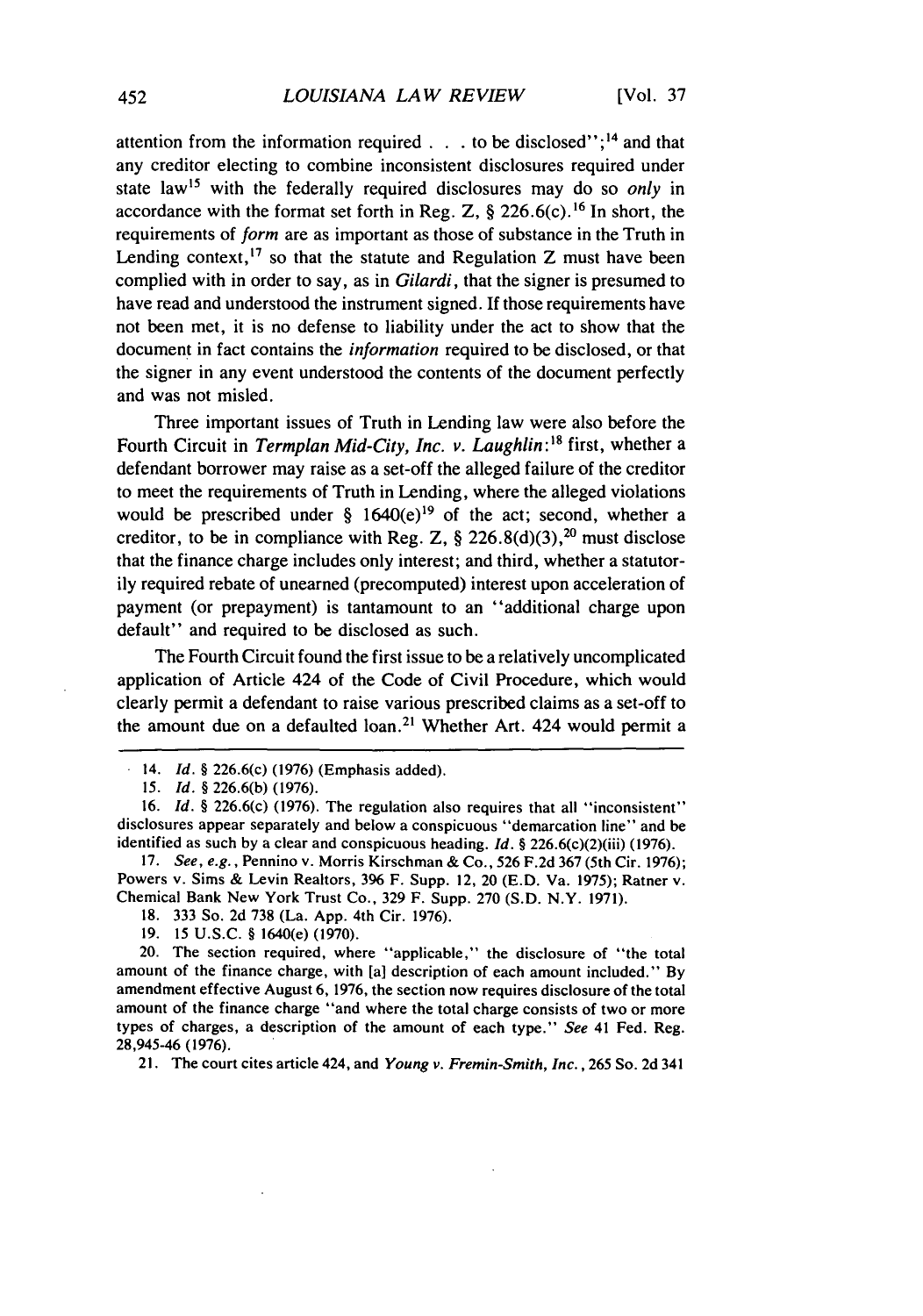prescribed civil penalty for violations of Truth in Lending to be raised as a set-off in a federal court, however, may not be as uncomplicated as it appears. One decision suggests that in a federal court § 1640(e) is *jurisdictional;22* if that decision is correct, this part of the *Termplan* case bears re-evaluation.

With regard to the second problem of disclosures of a singlecomponent finance charge, the Fourth Circuit held, in reliance upon *Gibson v. Family Finance Corp. of Gentilly, Inc.*,<sup>23</sup> and interpretations and staff opinion letters of the Federal Reserve Board, $24$  that a description of each

(La. App. 4th Cir. 1972). The *Fenton* decision did not discuss § 1640(h), which section, as amended, states: "A person may not take any action to offset any amount for which a creditor is potentially liable to such person under subsection (a)(2) of this section against any amount owing to such creditor by such person, unless the amount of the creditor's liability to such person *has been determined* by judgment of a court of competent jurisdiction in an action to which such person was a party." [Emphasis added].

The Fourth Circuit subsequently has interpreted the section to mean that a § 1640 civil penalty claim could be determined by a Louisiana state court, as a court of competent and concurrent jurisdiction, and set off by the consumer against the creditor. *See* Reliable Credit Serv., Inc. v. Bernard, 339 So. 2d 952 (La. App. 4th Cir. 1976).

22. Fenton v. Citizens Sav. Ass'n, 400 F. Supp. 874 (C.D. Mo. 1975). The Fourth Circuit Court of Appeal had the opportunity in *Reliable Credit Serv., Inc. v. Bernard,* 339 So. 2d 952 (La. App. 4th Cir. 1976), to both reaffirm the set off portion of the *Termplan* opinion, and to distinguish the *Fenton* decision on the basis that the federal court was "simply passing on its own lack of jurisdiction," *id.* at 954, and that the *Fenton limitation emphasized initiation of a § 1640 claim.* 

23. 404 F. Supp. 896 (E.D. La. 1975).

24. The Board has taken the position that "opinion" or "advisory" letters written by FRB staff members in response to inquiries from creditors, lawyers, or the general public represent only "the informed view of the particular official responding to the inquiry, who is authorized by the Board to express opinions on the particular subject," and does not necessarily represent "the position the Board members themselves would take if they formally considered the issue." FRB Letter of March 1, 1971, by Kenneth **A.** Kenyon, Deputy Secretary, in **5 CONS.** CRED. **GUIDE** (CCH) 30,640; FRB Letter of December 2, **1969, by** J.L. Robertson, **5** CONS. CRED. **GUIDE** (CCH) 30,505. The Kenyon letter states, however, that the Board believes the public "is entitled to rely on [an informal] staff opinion unless and until it is altered **by** the Board after formal consideration." *See also* Philbeck v. Timmers Chevrolet, Inc., 499 F.2d **971,978** (5th Cir. 1974); Bone v. Hibernia Bank, 493 **F.2d** 135,139(9th Cir. 1974) (FRB construction of Regulation Z entitled to "deference"); Stefanski v. Mainway Budget Plan, Inc., 326 F. Supp. **138** (S.D. Fla. 1971), *rev'd on other grounds,* 456 **F.2d** 211 (5th Cir. 1972) (characterizing such correspondence as "persuasive . **.** .[but] not binding authority as to questions of interpretations of federal law"); Barksdale v. People's Fin'l Corp., **393** F. Supp. 112 (N.D. Ga. 1975) (FRB Interpretation of Regulation Z in opinion letter entitled to "great deference"); Bloomer v. McKnight Road Dodge, Inc., **397** F. Supp. 403 (W.D. Pa. 1975) (FRB letters entitled to "great weight" as constituting part of the body of "informed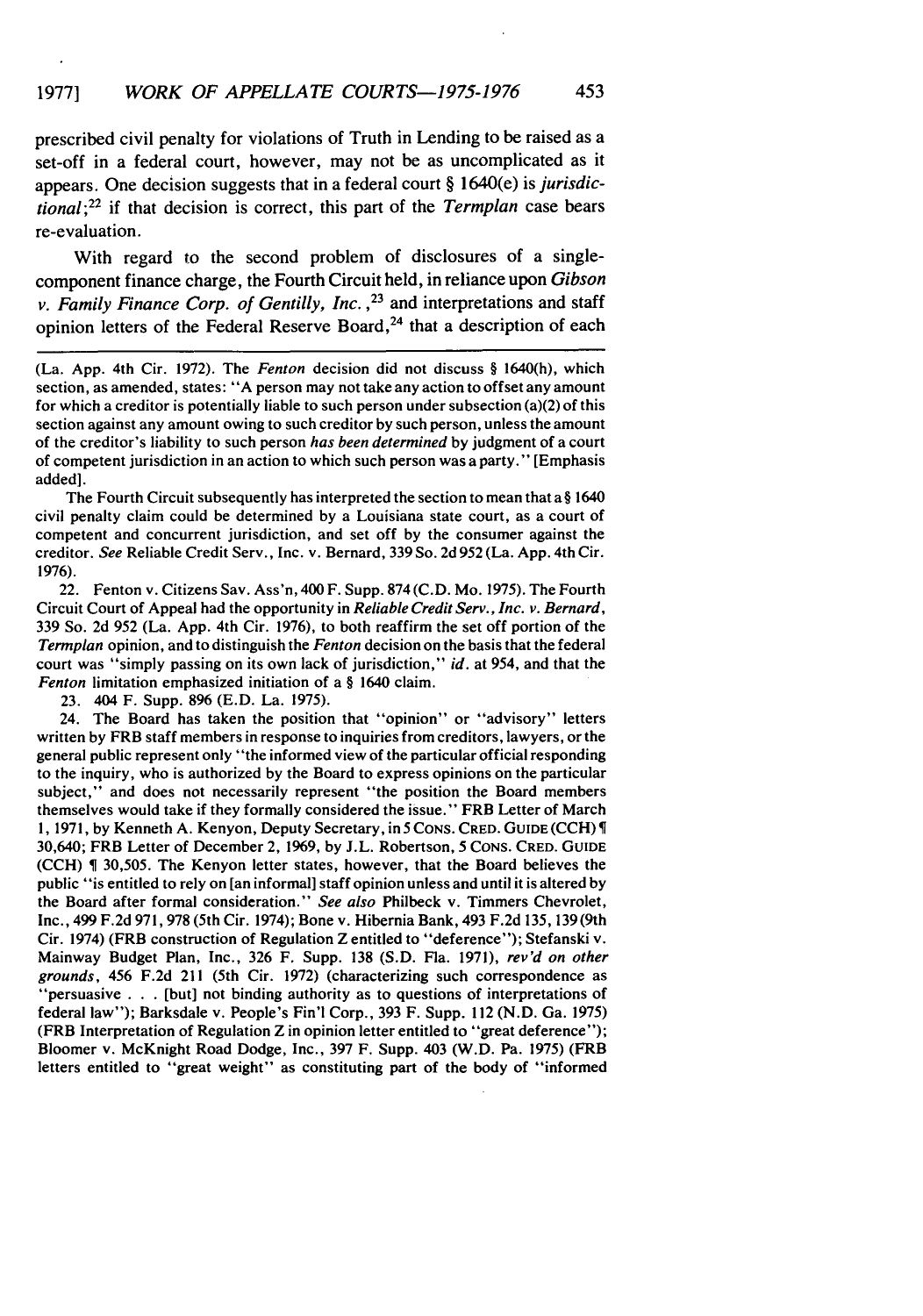amount included in the finance charge is necessary under Reg. Z, §  $226.8(d)(3)^{25}$  only when the total charge includes more than one element.<sup>26</sup> So, if the finance charge consists of only one element, e.g. interest, or "time-price differential," a disclosure of the total dollar amount of that charge, using the term "finance charge" would comply with §  $226.8(d)(3)$ —there would be no requirement that the creditor disclose that the single component comprising the finance charge is the only component thereof. The opinion observes in a note to the text that the issue is not one on which the various federal courts are in agreement, though one is inclined to wonder why there should be a dispute on the issue when Reg. Z, § 226.8(d)(3) expressly states that a description of each amount included in the finance charge is only required to be given where such an item of information is "applicable" to the transaction.<sup>27</sup>

The third issue, arising by virtue of the requirements of the Louisiana Consumer Credit Law, R.S. 9:3529, that unearned interest be rebated to the borrower upon prepayment or acceleration of the debt, was also resolved by the Fourth Circuit in favor of the creditor. Regulation Z, § 226.8(b)(4),

experience and judgment of the agency to whom Congress delegated appropriate authority"). The United States Supreme Court has ruled, in reference, however, to the FRB's Regulation Z itself, that "courts should defer to the informed experience and judgment of the agency to whom Congress delegated appropriate authority," *Mourning v. Family Publications Serv., Inc.,* 411 U.S. 356, 372 (1973), but the status of the informal staff opinion letter has grown in light of the Court's statement.

25. *Compare* 12 C.F.R. § 226.8(d)(3) (1976) *with* 15 U.S.C. § 1638(a)(6) (1970).

26. Four federal court decisions seemingly disagree with the conclusion reached in *Gibson;* see Ives v. W. T. Grant Co., 522 F.2d 749 (2d Cir. 1975); Lewis v. Walker-Thomas Furniture Co., 416 F. Supp. 514 (D.C. Cir. 1976); Johnson v. Associates Fin., Inc., 369 F. Supp. 1121 (S.D. III. 1974); Meyers v. Clearview Dodge Sales, Inc., 384 F. Supp. 722, 726 (E.D. La. 1974). *Adams v. New Haven* **U.L** *Fed. Credit Union, 5* **CONS. CRED. GUIDE** (CCH) 98,619 **(D.** Conn. 1975), *St. Germain v. Bank of Ha waii,* 413 F. Supp. 587 (D. Hawaii 1976), and *Bloomer v. McKnight Road Dodge,* 397 F. Supp. 403 (W.D. Pa. 1975), are in accord with *Gibson.* As amended, § 226.8(d)(3) would appear to adopt the *Gibson* consruction. See note 20, *supra. Compare* Simmons v. American Budget Plan, Inc., 386 F. Supp. 194 (E.D. La. 1974) *with* Gillard v. Aetna Fin. Co., 414 F. Supp. 737 (E.D. La. 1976).

27. *Cf.* Philbeck v. Timmers Chevrolet, Inc., 499 F. 2d 971 (5th Cir. 1974). *Johnson v. Associates Fin., Inc.,* 369 F. Supp. 1121, 1122 (S.D. Ill. 1974), adopts the view that the failure to disclose interest as the only component of the finance charge is a violation of the general "meaningfulness" standard of the law (15 U.S.C. § 1601). The opinion does not mention the contrary position of the FRB Letters. The court is probably wrong, since § 1601's "meaningful disclosure" language is a statement of Congress's purpose in regard to the various required disclosures, which the act itself says are required "to the extent applicable." *See* 15 U.S.C. § 1639(a) (1970). *But see* Ratner v. Chemical Bank New York Trust Co., 329 F. Supp. 270, 275 ("applicable" equated with "relevant").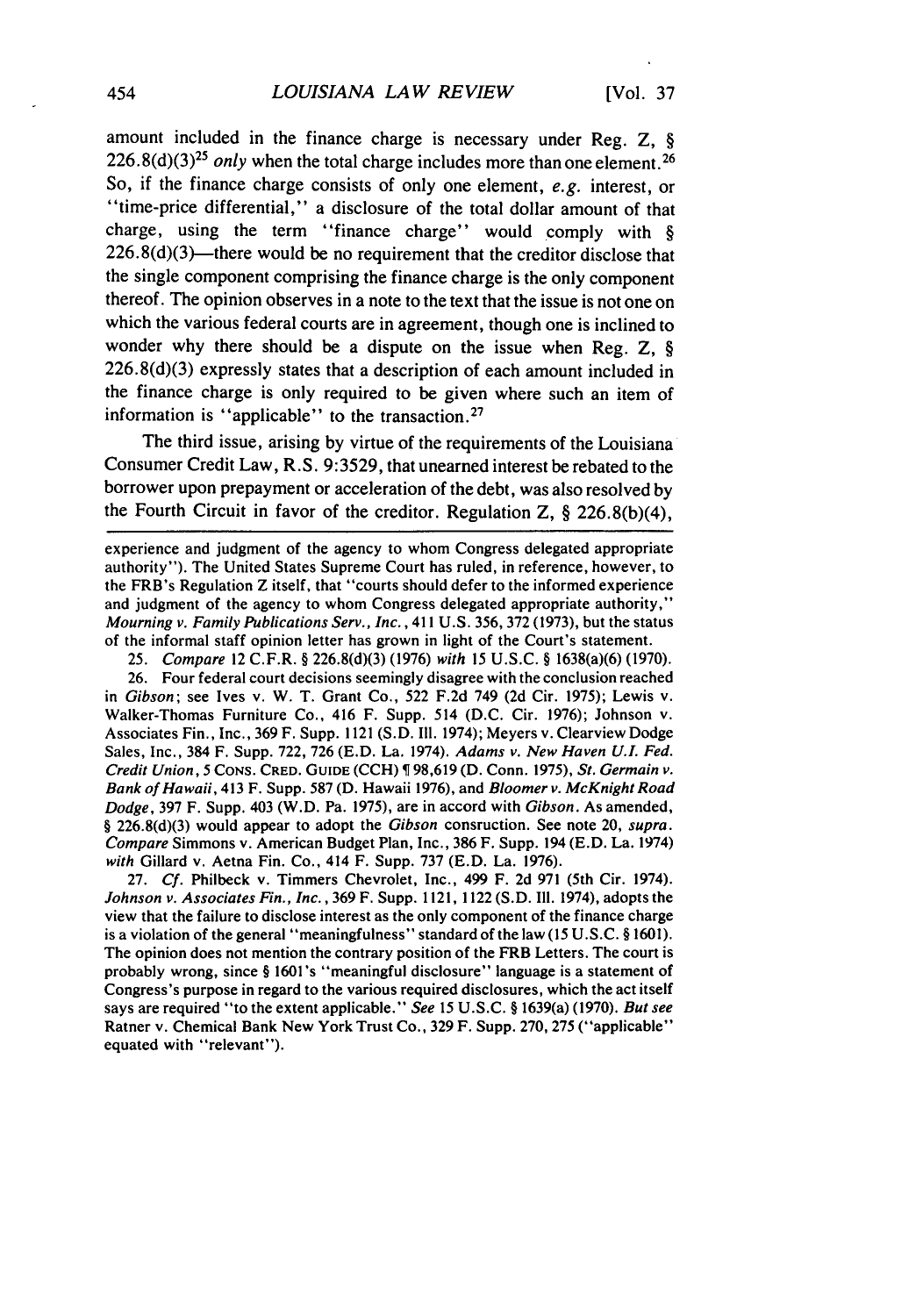requires that in any extension of credit other than open-end credit, the creditor disclose "the amount, or method of computing the amount, of any default, delinquency or similar charges payable in the event of late payments." Of course, where there exists the right of the creditor to accelerate future installment payments, application of § 3529 of the Louisiana Consumer Credit Law produces the following equation: late payments equals default, which equals right to accelerate, which equals unearned interest, which equals consumer's right to a rebate, all of which leads to the "Rule of 78's" or the "Sum of the Digits" method of computing that rebate. *Identification* of the "method of computing any unearned portion of the finance in the event of prepayment" is a required disclosure under Reg. Z, §  $226.8(b)(7)$ , and the battle over merely identifying that method as "The Rule of 78's" versus an explanation of the rule is long concluded.<sup>28</sup> Those who represent consumers also tried unsuccessfully to characterize the method of computing the rebate, *i.e.,* the Rule of 78's, as itself constituting a "default, delinquency, or similar [charge] payable in the event of late payments'' under Reg. Z,  $\S 226.8(b)(4)^{29}$ —presumably because the rebate as calculated under the Rule of 78's can result in an amount rebated considerably less than would result from, for example, a pro rata or actuarial method of computation. 30 The argument in *Termplan,* whereby the creditor's right to accelerate payment becomes a required disclosure under

29. *See* Reg. Z, 12 C.F.R. § 226.818 (1976) (FRB interpretation of § 226.8(b)(7) (1976); Bone v. Hibernia Bank, 493 F.2d 135 (9th Cir. 1974). *Cf.* Johnson v. McCrackin-Sturman Ford, Inc., 527 F.2d 257 (3d Cir. 1975). The Fifth Circuit takes the view that the right to accelerate is nota "default" charge under§ 226.8(b)(4). *See, e.g.,* McDaniel v. Fulton Nat. Bank, 4CONS. CRED. GUIDE(CCH) 98,562 (N.D. Ga. 1975); Meyers v. Clearview Dodge Sales, Inc., 539 F.2d 511 (5th Cir. 1976); Grant v. Imperial Motors, 539 F.2d 506 (5th Cir. 1976); Martin v. Commercial Securities, 539 F.2d 521 (5th Cir. 1976). *See generally* Hewson, *Acceleration Clauses in Georgia: Consumer Installment Contracts and the Federal Truth-in-Lending Act,* 27 MERCER L. REV. 969 (1976).

30. The rule of 78's also has been theorized as a "penalty charge" under Reg. Z, 12 C.F.R. § 226.8(b)(6) (1976). *See* Kenney v. Landis Fin's Group, Inc. 349 F. Supp. 939 (N.D. Iowa 1972). But the FRB and the Ninth Circuit disagree, see Reg. Z, 12 C.F.R. § 226.818 (1976), and Bone v. Hibernia Bank, 493 F.2d 135 (9th Cir. 1974).

<sup>28.</sup> *See* Reg. Z, 12 C.F.R. § 226.818 (1976) (FRB interpretation of § 226.8(b)(7)); Bone v. Hibernia Bank, 493 F.2d 135 (9th Cir. 1974); McDaniel v. Fulton Nat'l Bank, 395 F. Supp. 422 (N.D. Ga. 1975); Powers v. Sims & Levin Realtors, 396 F. Supp. 12 (E.D. Va. 1975). A decision from the Southern District of Illinois, *Johnson v. Associates Fin. Inc.,* 369 F. Supp. 1121 (S.D. **I11.** 1974), reverted to the contrary view that a mere identification of the Rule of 78's has no meaning for consumers-a position of some merit-but the court itself attempts unsuccessfully to succinctly explain the Rule in its own opinion, and the FRB Interpretation to the contrary was ignored in the opinion.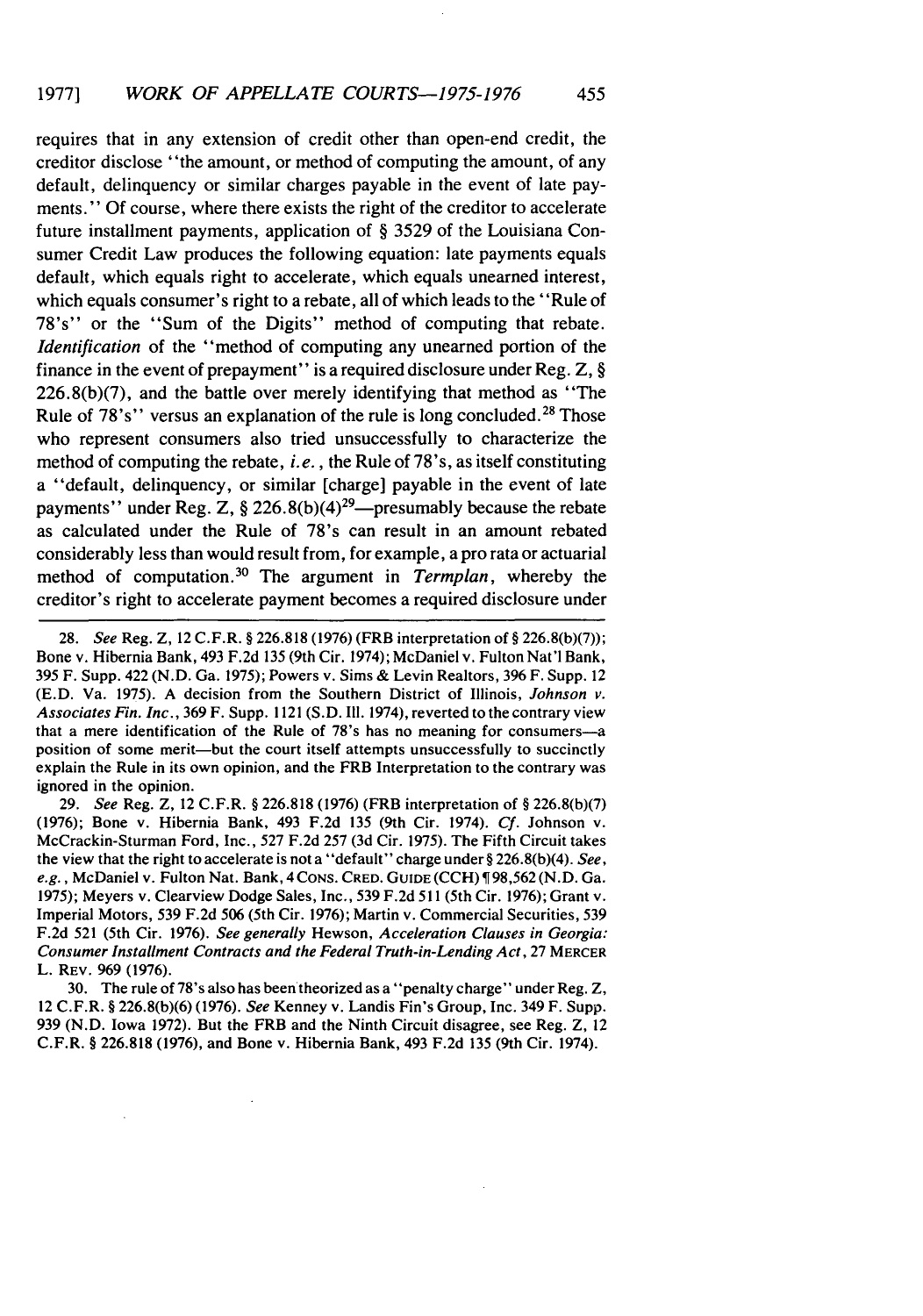Reg. Z, § 226.8(b)(4), is perhaps another extension of the same reasoning **.31** In ruling against such a construction of Regulation Z, the Fourth Circuit again relied upon a federal court decision $32$  and an FRB Staff opinion letter. 33 As the court observes, however, there is considerable disagreement on the issue;<sup>34</sup> but a failure to make the required rebate would in any event be both a violation of the Louisiana Consumer Credit Law and a disclosable "charge" for late payment under Reg. Z, § 226.8(b)(4).

#### THE LOUISIANA CONSUMER CREDIT LAW

The Louisiana Consumer Credit Law is a definition-oriented enactment, section 3516 containing thirty-one key definitions. Even so, some terms are not defined by the act, including "delinquency charge," "deferral charge," "emergency" home solicitation sales, and "amicable" demand by a creditor. The decision of the Second Circuit in *Southern Equipment & Tractor Co. v. McCullen,35* permits the inference that such words and terms are not fatally vague, but rather will be viewed by the courts as words of common usage, needing no interpretation beyond their plain meaning. <sup>36</sup>

32. Johnson v. McCrackin-Sturman Ford, Inc., 527 F.2d 257 (3d Cir. 1975). *See* also Frank v. Reserve Consumer Discount Co., 398 F. Supp. 703 (W.D. Pa. 1975); Jones v. East Hill Ford Sales, Inc., 398 F. Supp. 402 (W.D. Pa. 1975), aff'd 532 F.2d 746 (3d Cir. 1976).

33. 12 C.F.R. § 226.8(b)(4) (1976); FRB Letter of October 22, 1974, by Frederick Solomon, in **5** CONS. CRED. GUIDE (CCH) 31,173. *See also* Jones v. East Hills Ford Sales, Inc., 389 F. Supp. 402 (W.D. Pa. 1975), *aff'd* 532 F.2d 746 (3d Cir. 1976).

34. Some decisions are in accord with the no disclosure ruling of Termplan and McCrackin-Sturman Ford. See St. Germain v. Bank of Hawaii, 413 F. Supp. 587 (D. Hawaii 1976); Barrett v. Vernie Jones Ford, Inc., 395 F. Supp. 904 (N.D. Ga. 1975); Washington Motor Sales v. Ferreira, 131 N.J. Super. 328, 329 A. 2d 599 (1974), aff'd 357 A.2d 17 (1976). Others appear to require a disclosure of the acceleration right, apparently on the basis that without it, the consumer does not receive a "meaningful" disclosure, see Kessler v. Associates Fin'l. Serv. Co., 405 F. Supp. 122 (D. Hawaii 1975); Meyers v. Clearview Dodge Sales, Inc., 384 F. Supp. 722 (E.D. La. 1974); Garza v. Chicago Health Clubs, Inc., 347 F. Supp. 955 (N.D. III. 1972). For an excellent discussion of the evolution of the issue, see Judge Pence's opinion in the St. Germain case, 413 F. Supp. 587, 594-604 (D. Hawaii 1976); and Galie, The Acceleration Clause as a Truth in Lending Disclosure: The End of the Dilemma **?,** 93 BANK. L.J. 317 (1976). See also note 20, supra.

35. 319 So. 2d 511 (La. App. 2d Cir. 1975).

36. *Id.* at 515. *Cf.* Johnson v. McCrackin-Sturman Ford, Inc., 527 F.2d 257, 265-66 (3d Cir. 1975).

<sup>31.</sup> Yet another extension of the reasoning would say that a failure to disclose the right to accelerate is a violation of the "meaningful disclosure" standard. *See* Woods v. Beneficial Fin. Co., 395 F. Supp. 9, 16 (D. Ore. 1975); Meyers v. Clearview Dodge Sales, Inc., 384 F. Supp. 722, 726 (E.D. La. 1974). *Cf.* Johnson v. Associates Fin., Inc., 369 F. Supp 1121 (S.D. Il. 1974).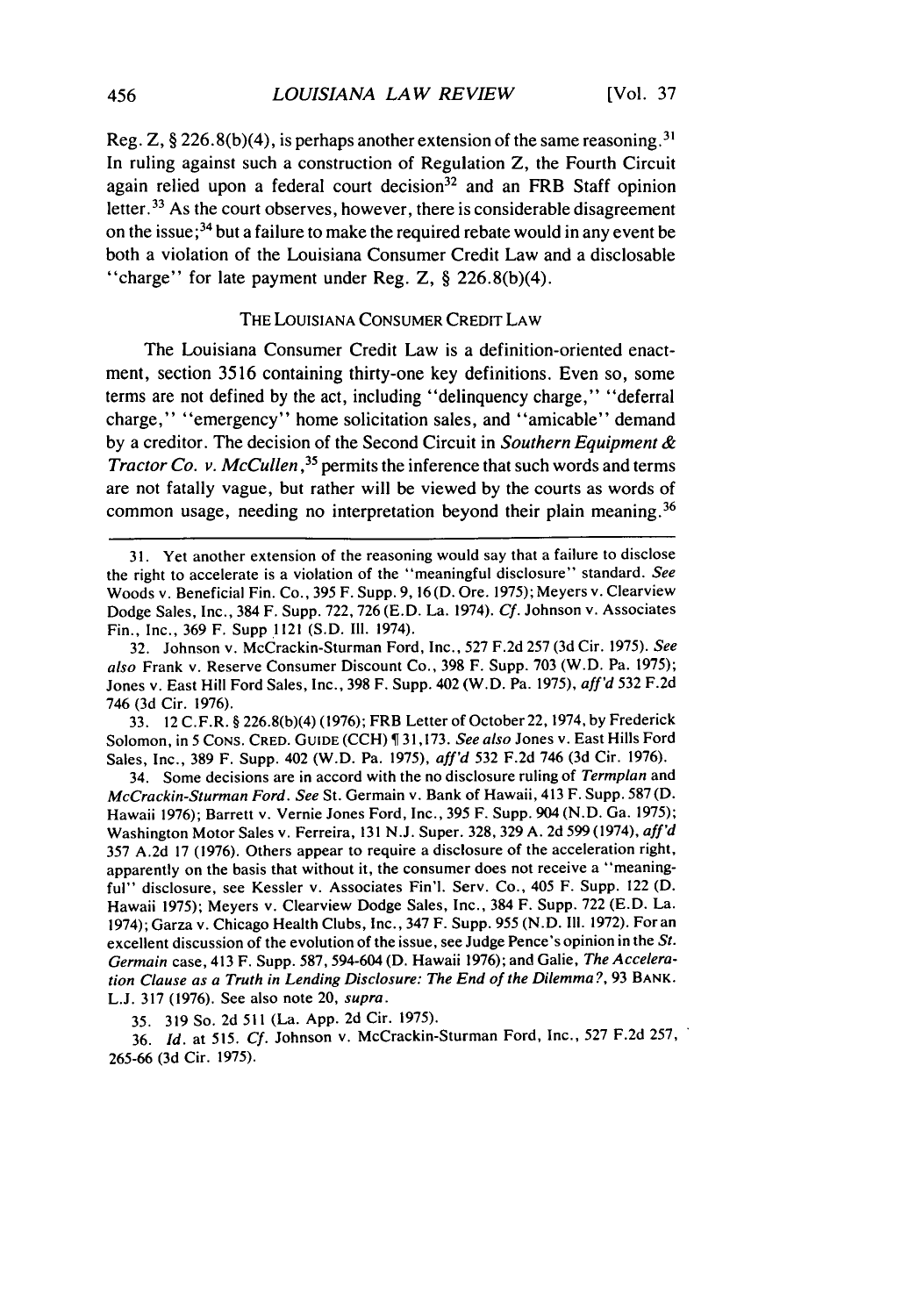Before the court in *McCullen* were the terms "extension of consumer credit," "consumer purchaser" and "open-end credit or similar account" from former R.S. 9:3509, repealed by the Louisiana Consumer Credit Law of 1972. All three of the terms disputed in *McCullen* are now defined, directly or indirectly, under the new law.<sup>37</sup>

## UNFAIR AND DECEPTIVE PRACTICES

The Louisiana Unfair Trade Practices and Consumer Protection Law<sup>38</sup> declares that "unfair methods of competition and unfair or deceptive acts or practices in the conduct of any trade or commerce are hereby declared unlawful."<sup>39</sup> The quoted language is unmistakably patterned upon Section 5 of the Federal Trade Commission Act. By adopting the broad and non-specific approach of the federal law the Louisiana legislature intended that Louisiana courts should consider interpretations of the FTC Act by the Federal Trade Commission and by the federal courts in determining the scope and application of the Louisiana law, and the First Circuit Court of Appeal of Louisiana has so held in *Guste v. Demars.4* Whether, pursuant to the well-established rule of statutory construction<sup>41</sup> recognized in *Demars*, such federal interpretations are held to be "compelling," "persuasive," or merely "relevant,"<sup>42</sup> the *Demars* case clearly shows that the federal case law brought to bear on the case under the Louisiana act is a two-way street.

Pursuant to the Louisiana act, the Attorney General sought in *Demars* to enjoin a roofing contractor from representing to prospective customers that its roofing work would be done in a "workmanlike manner" and from guaranteeing the work. The action was premised upon complaints made by three of defendant's customers to the Governor's Office of Consumer Protection, the complaint in each instance relating to a defective roof installed by defendant. The Attorney General cited the court to several favorable FTC decisions involving misrepresentations and false guarantees, but the First Circuit, in affirming the decision, was able to distinguish all

- 39. *Id. §* 1405(A) (Supp. 1972).
- 40. 330 So. 2d 123 (La. App. 1st Cir. 1976).

41. *See* State v. Macaluso, 235 La. 1019, 106 So. 2d 455 (1958); Standard Oil Co. v. Collector of Revenue, 210 La. 428, 27 So. 2d 268 (1946); Broussard v. State Farm Mut. Auto. Ins. Co., 188 So. 2d 111, 119-20 (La. App. 3d Cir. 1966); State v. Baddock, 170 So. 2d 5, 12 (La. App. 1st Cir. 1964).

42. In the *Demars* opinion the First Circuit cites the *Baddock* case, 170 So. 2d 5 (La. App. 1st Cir. 1964), and seemingly treats the federal interpretations as relevant and intended by the legislature as worthy of consideration.

<sup>37.</sup> *See* LA. R.S. 9:3516(8), (10), (11), (13), (16), (18), (22), (23), (24), (25) (Supp. 1972).

<sup>38.</sup> LA. R.S. 51:1401 *et seq.* (Supp. 1972).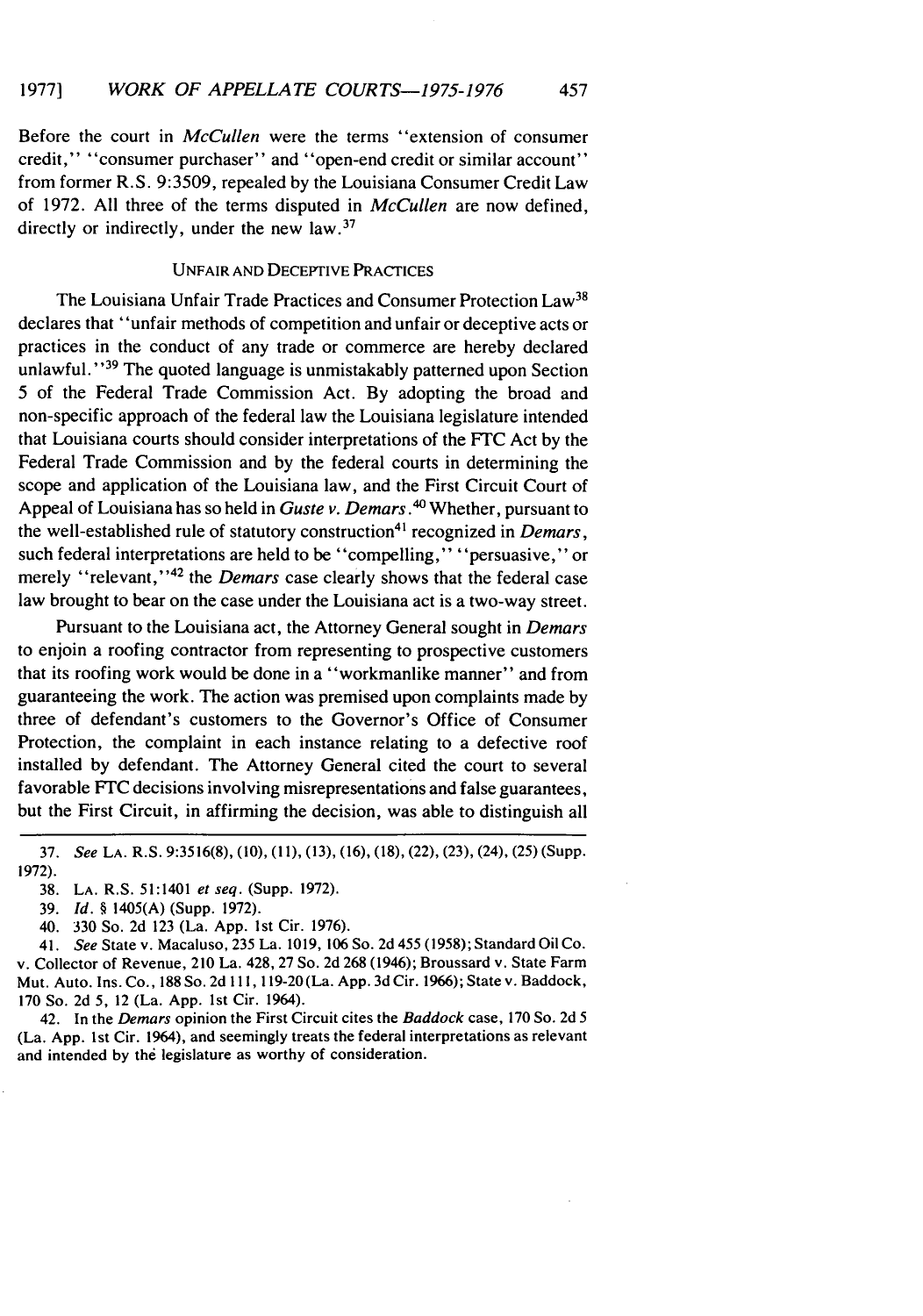such cases, either on the basis that the defendant contractor had demonstrated on numerous occasions the ability to perform roofing jobs in a workmanlike manner, or on the basis that the alleged refusal to repair defects was not indicative of a concerted effort to systematically defraud consumers 43

#### THE LESSEE DEPOSIT LAW

In a prior symposium article this author noted that the lessee deposit statute<sup>44</sup> was unclear as to the requisite specificity of the lessor's reasons for retention of all or any portion of a lessee's deposit.<sup>45</sup> The opinions of the Fourth Circuit Court of Appeal in *O'Brien v. Becker*<sup>46</sup> and *Lugo v. Vest*<sup>47</sup> have shed some light on that issue. Lessor in *O'Brien* responded in a timely fashion to the written demand of former lessees for the return of a security deposit of \$50.00, but lessor refused the demand upon the basis that the former lessees "did leave considerable damage." The court held that the lessor failed to comply with the dual requirements of R.S. 9:3251 of an itemized statement accounting for the retained proceeds<sup>48</sup> and a statement of the reasons therefor. Accordingly, since the lessor had neither returned the deposit nor furnished an itemized statement with reasons for retention in a timely fashion, the court held that the failure to comply with R.S. 9:3251 was "willful" within the meaning of R.S. 9:3252. The decision may place the Fourth Circuit at variance with the First Circuit's recent decision in *Garb v. Clayton-Kent Builders, Inc. ,49* in which it was held that a lessor's retention of deposit as necessary to "clean and vacuum the apartment" was

44. **LA.** R.S. 9:3251-54 (Supp. 1974).

45. See *The Work of the Louisiana Appellate Courts for* the 1973-1974 *Term-Consumer Law,* 35 LA. L. REV. 384 & n.66 (1975).

48. Receipts for \$173.15 for the expense of "general cleaning, painting and repairing" the premises were attached to the lessor's letter in response to the tenants' written demand, but the court dismissed the receipts as relating to normal wear incident to over four years of occupancy of the subject premises.

49. 307 So. 2d 813 (La. App. 1st Cir. 1975).

<sup>43.</sup> On the facts, the Attorney General's case was less than solid-defendant either offered to repair the leaking roof in each of the three complaint instances, or (as the testimony revealed) stood willing to do so, but was not permitted to do so by the homeowners in two of the cases, and apparently this was also true in the third. It appeared then, that the court's refusal to enjoin the defendant could have been based on either the inapplicability of the federal cases cited, or on the lack of evidence of falsity of the representations. The reason for the Attorney General's action against the defendant, however, may have had something to do with the fact that all three complainants were women-presumably widows.

<sup>46. 332</sup> So. 2d 563 (La. App. 4th Cir. 1976).

<sup>47. 336</sup> So. 2d 972 (La. App. 4th Cir. 1976).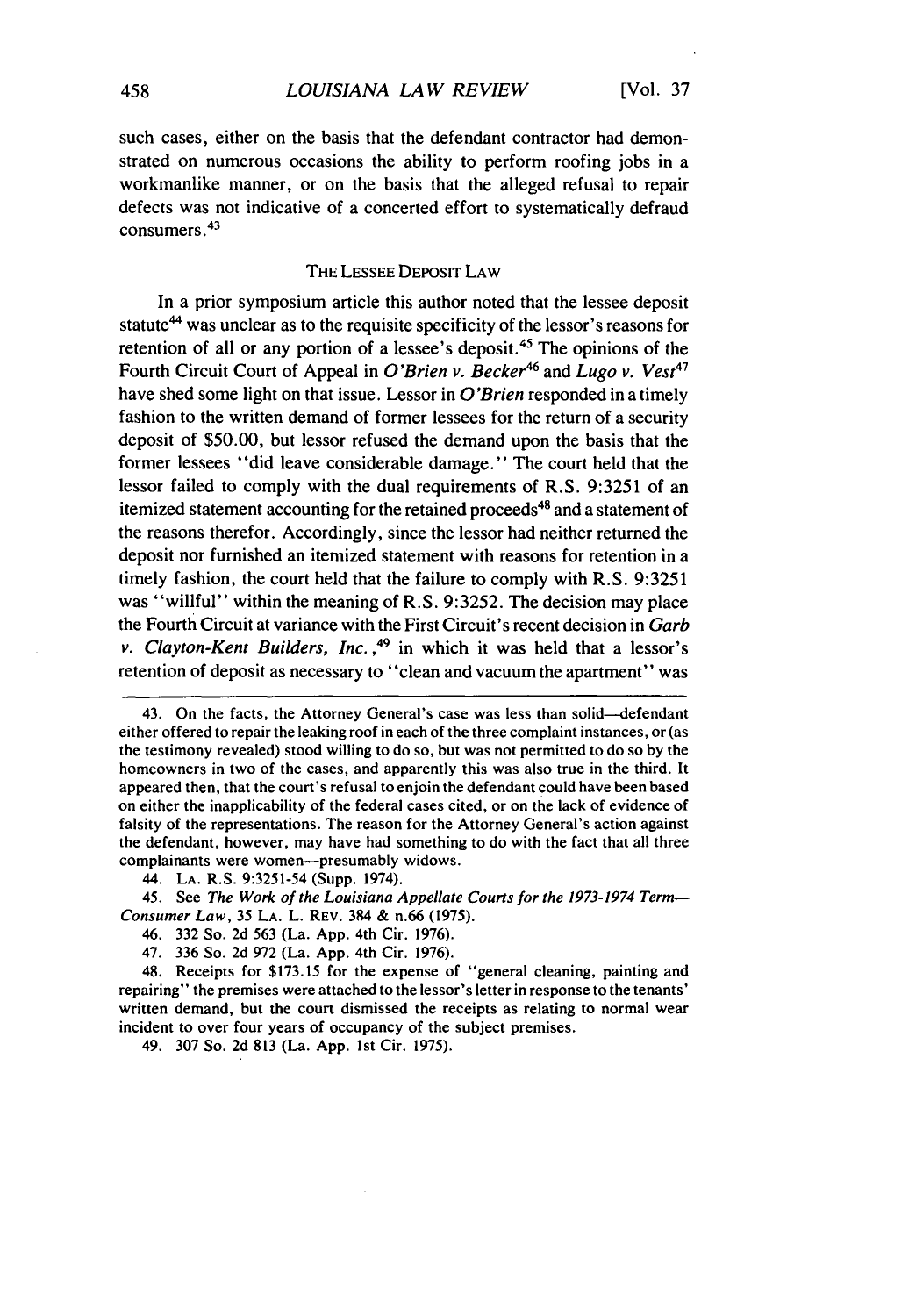sufficient under R.S. **9:3251** without a stated reason why the work was necessary vis-a-vis "unreasonable wear. **"50** The Fourth Circuit might find such a response lacking in specificity, as in *O'Brien.* In addition, the Fourth Circuit gave notice in the 1974 term in *Calix v. Whitson*<sup>51</sup> that it would not permit a "specious, arbitrary and capricious" reason for retention, regardless of specificity.

The answers of the lessor to interrogatories in *O'Brien* revealed that the premises had been "damaged" **by** cigarette burns in the living room carpet, mercurochrome stains on drapes and marks on the floor tiles in the kitchen where a refrigerator had been located. As to the latter item of damage the court concluded that the damage was not shown to have been the result of unreasonable wear, but the former two items were apparently resolved as a matter of the weight of the evidence without resort to the legal issue of unreasonable wear. Given the apparent willingness of lessors to contest the issue in the Louisiana courts of appeal even over relatively trivial amounts of money,52 the issue of unreasonable wear seems certain to **be** raised often in the future. Stained drapes and cigarette burns in carpeting will be typical, perhaps, of the kind of lessor-lessee deposit squabble that will send each party to the nearest Yellow Pages section of the telephone directory.

The question becomes: What evidence that he has actually *lived* on the premises may a lessee leave behind, without running afoul of the "un-

**<sup>50.</sup>** The **Garb** case is susceptible to criticism on two bases: first, the specified "damage" appeared to be short of "unreasonable wear" and, second, permitting the lessor to use the general language "clean and vacuum" would allow the very thing the statute seeks to prevent-the arbitrary withholding of deposits, a purpose recognized **by** the court itself. *See id.* at **815.** The opinion in *Garb* does state that the "itemized statement" language of the statute requires "categorical specification which reasonably apprises Lessee of the nature of the elements of wear and tear involved," *id.* at **815,** and that what the law envisions is a separate listing of each aspect of wear and tear such as painting, repair of wallpaper or plastered walls, repair to plumbing, lighting fixtures or repair or replacement of broken or damaged items. The problem is that some listings are descriptive in terms of "unreasonable wear" while others are not. For example, "repair hole in wall," "replace broken window pane," and the like, are descriptive in terms of unreasonable wear, but "clean and vacuum the apartment," or "paint walls" are not so descriptive.

**<sup>51. 306</sup>** So. **2d 62,** 64 (La. **App.** 4th Cir. 1974).

**<sup>52.</sup>** *See* O'Brien v. Becker, **332** So. **2d 563** (La. **App.** 4th Cir. **1976) (\$50** deposit; lessee awarded \$200 penalty plus \$400 attorney's fees); Garb v. Clayton-Kent Builders, Inc., **307** So. **2d 813** (La. **App. 1st** Cir. **1975) (\$50** deposit; lessee not prevailing); Calix v. Whitson, **306** So. **2d 62** (La. **App.** 4th Cir. 1974) **(\$150** deposit; lessee awarded \$200 penalty plus \$200 attorney's fee); Bradwell v. Carter, **299** So. **2d 853** (La. **App. 1st** Cir. 1974) **(\$50** deposit; lessee awarded \$200 penalty).